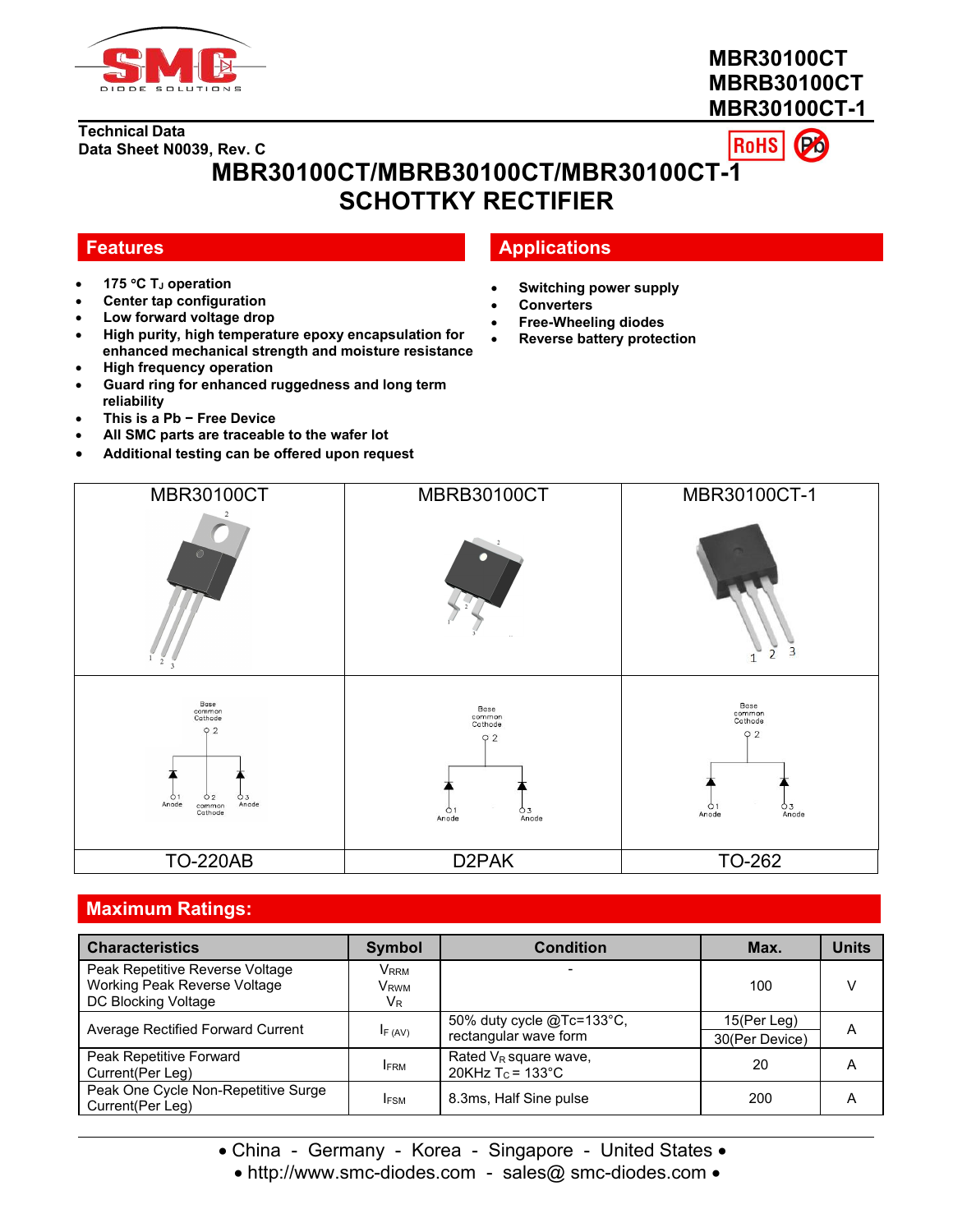

# **MBR30100CT MBRB30100CT MBR30100CT-1**

**RoHS** 

#### **Electrical Characteristics:**

| <b>Characteristics</b>                  | <b>Symbol</b>   | <b>Condition</b>                                                                 | Typ.                     | Max.                     | <b>Units</b> |
|-----------------------------------------|-----------------|----------------------------------------------------------------------------------|--------------------------|--------------------------|--------------|
| Forward Voltage Drop<br>(Per Leg) $*$   | $V_{F1}$        | @ 15 A, Pulse, T <sub>J</sub> = 25 °C<br>@ 30 A, Pulse, T <sub>J</sub> = 25 °C   | 0.78<br>0.90             | 0.85<br>1.05             | v            |
|                                         | $V_{F2}$        | @ 15 A, Pulse, T <sub>J</sub> = 125 °C<br>@ 30 A, Pulse, T <sub>J</sub> = 125 °C | 0.67<br>0.77             | 0.70<br>0.85             | v            |
| <b>Reverse Current</b><br>(Per Leg) $*$ | R <sub>1</sub>  | $@V_R =$ rated $V_R$<br>$T_{d}$ = 25 °C                                          | 0.003                    | 1.00                     | mA           |
|                                         | I <sub>R2</sub> | $@V_R$ = rated $V_R$<br>$T_{d}$ = 125 °C                                         | $\overline{2}$           | 15.0                     | mA           |
| Junction Capacitance (Per Leg)          | $C_{T}$         | @V <sub>R</sub> = 5V, T <sub>c</sub> = 25 °C<br>$f_{SIG} = 1 MHz$                | 380                      | 500                      | pF           |
| Series Inductance<br>(per leg)          | Ls              | Measured lead to lead 5 mm from<br>package body                                  | 8.0                      | $\overline{\phantom{a}}$ | nH           |
| Voltage Rate of Change                  | dv/dt           | -                                                                                | $\overline{\phantom{0}}$ | 10.000                   | $V/\mu s$    |

\* Pulse width <  $300 \,\mu s$ , duty cycle <  $2\%$ 

### **Thermal-Mechanical Specifications:**

| <b>Characteristics</b>                                  | Symbol              | <b>Condition</b>                        | <b>Specification</b> | <b>Units</b> |
|---------------------------------------------------------|---------------------|-----------------------------------------|----------------------|--------------|
| Junction Temperature                                    |                     |                                         | $-55$ to $+175$      | $^{\circ}C$  |
| Storage Temperature                                     | I stg               |                                         | $-55$ to $+175$      | $^{\circ}C$  |
| <b>Typical Thermal Resistance Junction to</b><br>Case   | $R_{\theta$ JC      | DC operation                            | 1.5                  | °C/W         |
| <b>Typical Thermal</b><br>Resistance Junction to Case   | $R_{\theta$ JA      | DC operation                            | 50                   | °C/W         |
| <b>Typical Thermal</b><br>Resistance, Case to Heat Sink | $R_{\rm \theta CS}$ | Mounting surface, smooth and<br>greased | 0.50                 | °C/W         |
| Case Style                                              |                     | TO-220AB D <sup>2</sup> PAK TO-262      |                      |              |

| <b>Device</b>      | Package         | Weight           | <b>Shipping</b> |
|--------------------|-----------------|------------------|-----------------|
| MBR30100CT         | <b>TO-220AB</b> | 1.8 <sub>q</sub> | 50pcs / tube    |
| <b>MBRB30100CT</b> | $D^2$ PAK       | 1.85q            | 800pcs / reel   |
| MBR30100CT-1       | TO-262          | 1.85q            | 50pcs / tube    |

For information on tape and reel specifications, including part orientation and tape sizes, please refer to our tape and reel packaging specification.

#### **Tube Specification Tube Specification(TO-220AB/TO-262)**



• China - Germany - Korea - Singapore - United States •

# • http://www.smc-diodes.com - sales@ smc-diodes.com •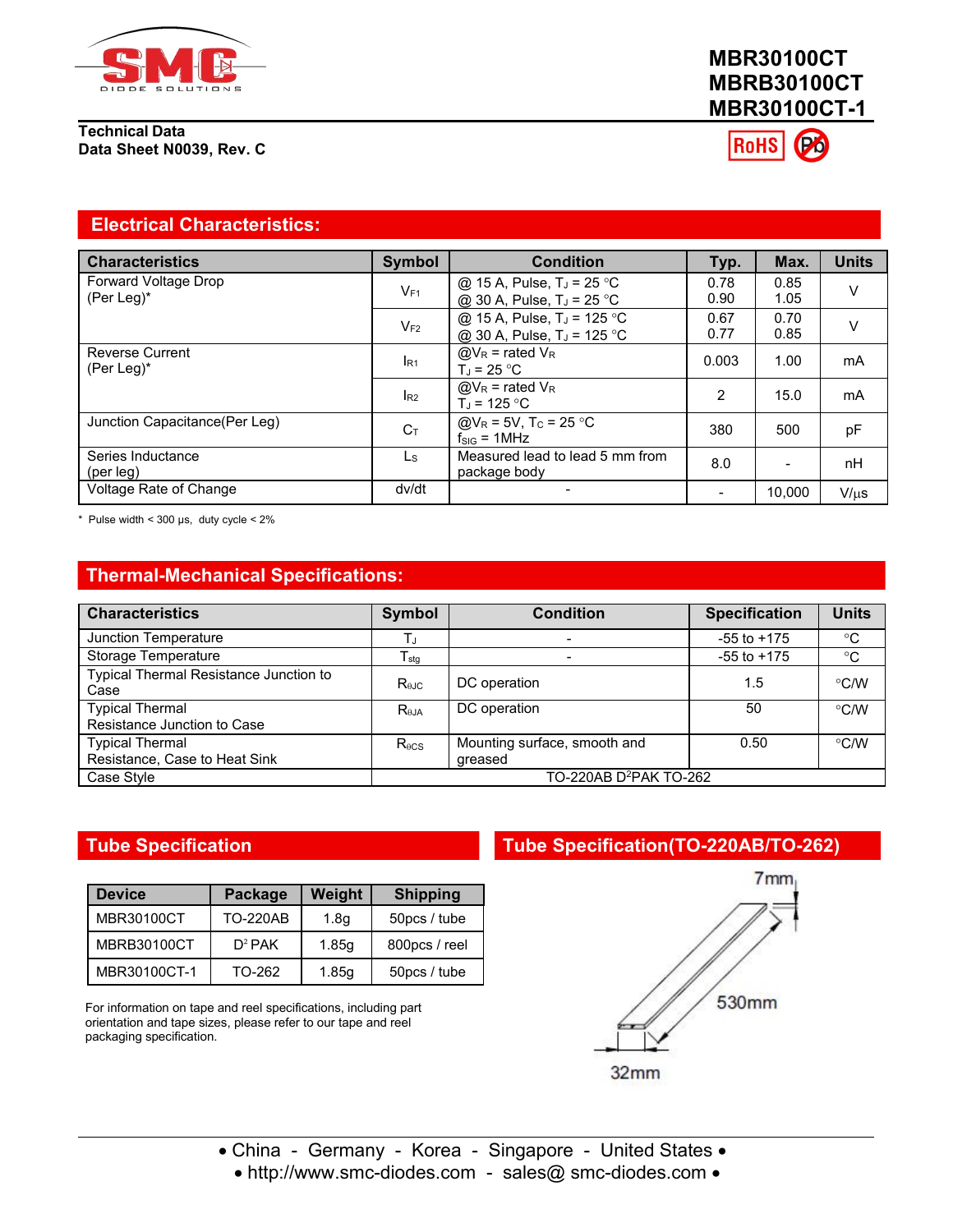

**Ratings and Characteristics Curves**

# **MBR30100CT MBRB30100CT MBR30100CT-1**

**RoHS** 









• http://www.smc-diodes.com - sales@ smc-diodes.com •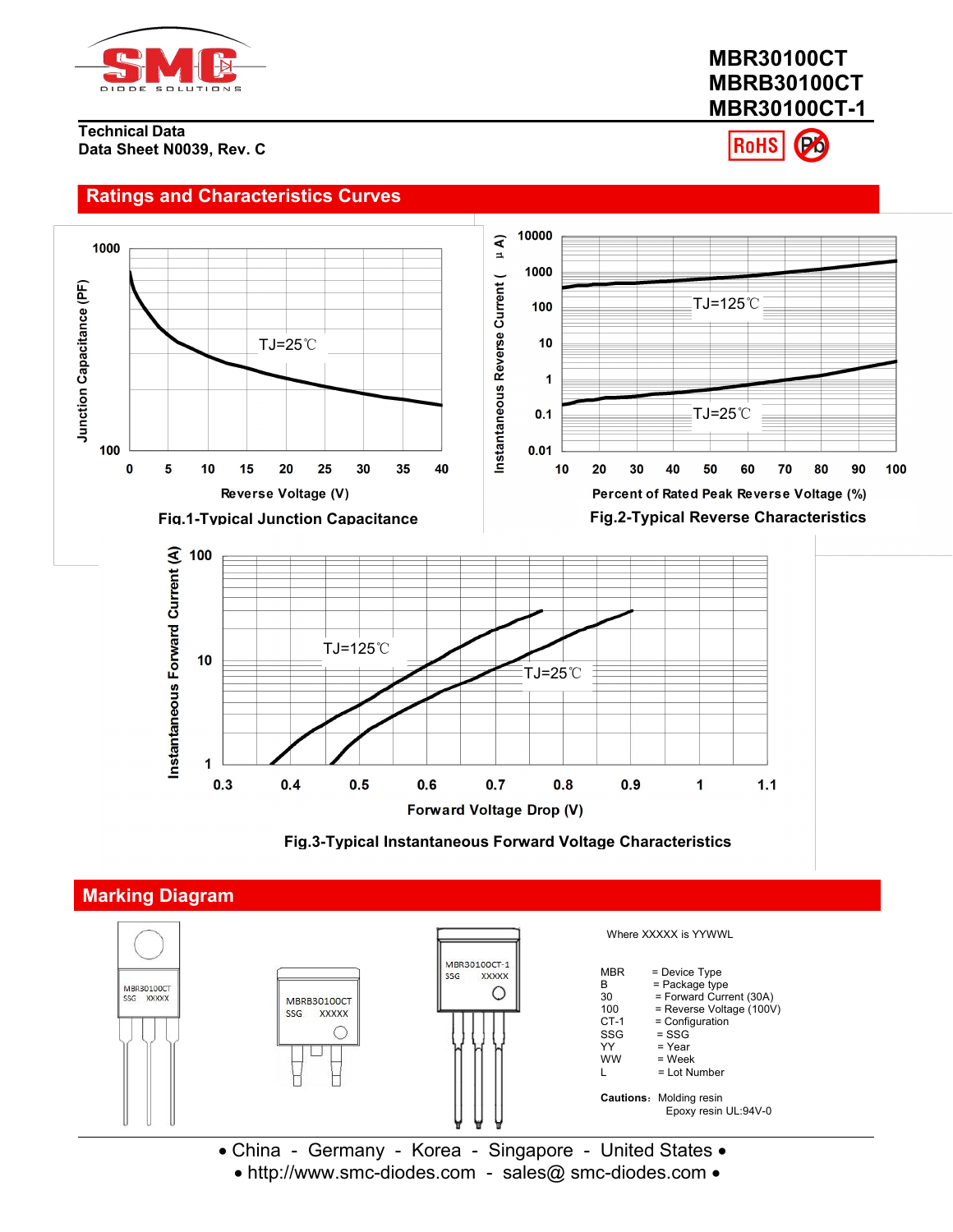

# **MBR30100CT MBRB30100CT MBR30100CT-1**



## **Carrier Tape Specification D2PAK**



|                |       | <b>Millimeters</b> |  |  |
|----------------|-------|--------------------|--|--|
| Symbol         | Min.  | Max.               |  |  |
| A              | 10.70 | 10.90              |  |  |
| B              | 16.03 | 16.23              |  |  |
| C              | 5.11  | 5.31               |  |  |
| d              | 1.45  | 1.65               |  |  |
| E              | 1.65  | 1.85               |  |  |
| F              | 11.40 | 11.60              |  |  |
| P <sub>0</sub> | 3.90  | 4.10               |  |  |
| P              | 15.90 | 16.10              |  |  |
| P <sub>1</sub> | 1.90  | 2.10               |  |  |
| W              | 23.90 | 24.30              |  |  |

# **Mechanical Dimensions TO-220AB**







| Symbol         | <b>Millimeters</b> |                |       |  |
|----------------|--------------------|----------------|-------|--|
|                | Min.               | <b>Typical</b> | Max.  |  |
| A              | 4.42               | 4.57           | 4.72  |  |
| A <sub>1</sub> | 1.17               | 1.27           | 1.37  |  |
| A2             | 2.52               | 2.69           | 2.89  |  |
| b              | 0.71               | 0.81           | 0.96  |  |
| b1             | 1.17               | 1.27           | 1.37  |  |
| c              | 0.31               | 0.38           | 0.61  |  |
| D              | 14.94              | 15.24          | 15.54 |  |
| D <sub>1</sub> | 8.85               | 9.00           | 9.15  |  |
| E.             | 10.01              | 10.16          | 10.31 |  |
| е              |                    | 2.54           |       |  |
| e1             | 4.98               | 5.06           | 5.18  |  |
| H1             | 6.04               | 6.24           | 6.44  |  |
| L.             | 12.7               | 13.56          | 13.80 |  |
| L1             | 3.56               | 3.5            | 3.96  |  |
| ФР             | 3.74               | 3.84           | 4.04  |  |
| Q              | 2.54               | 2.74           | 2.94  |  |
| $\Theta$ 1     |                    | $7^\circ$      |       |  |
| $\Theta$ 2     |                    | $3^\circ$      |       |  |
| $\Theta$ 3     |                    | 4°             |       |  |
|                |                    |                |       |  |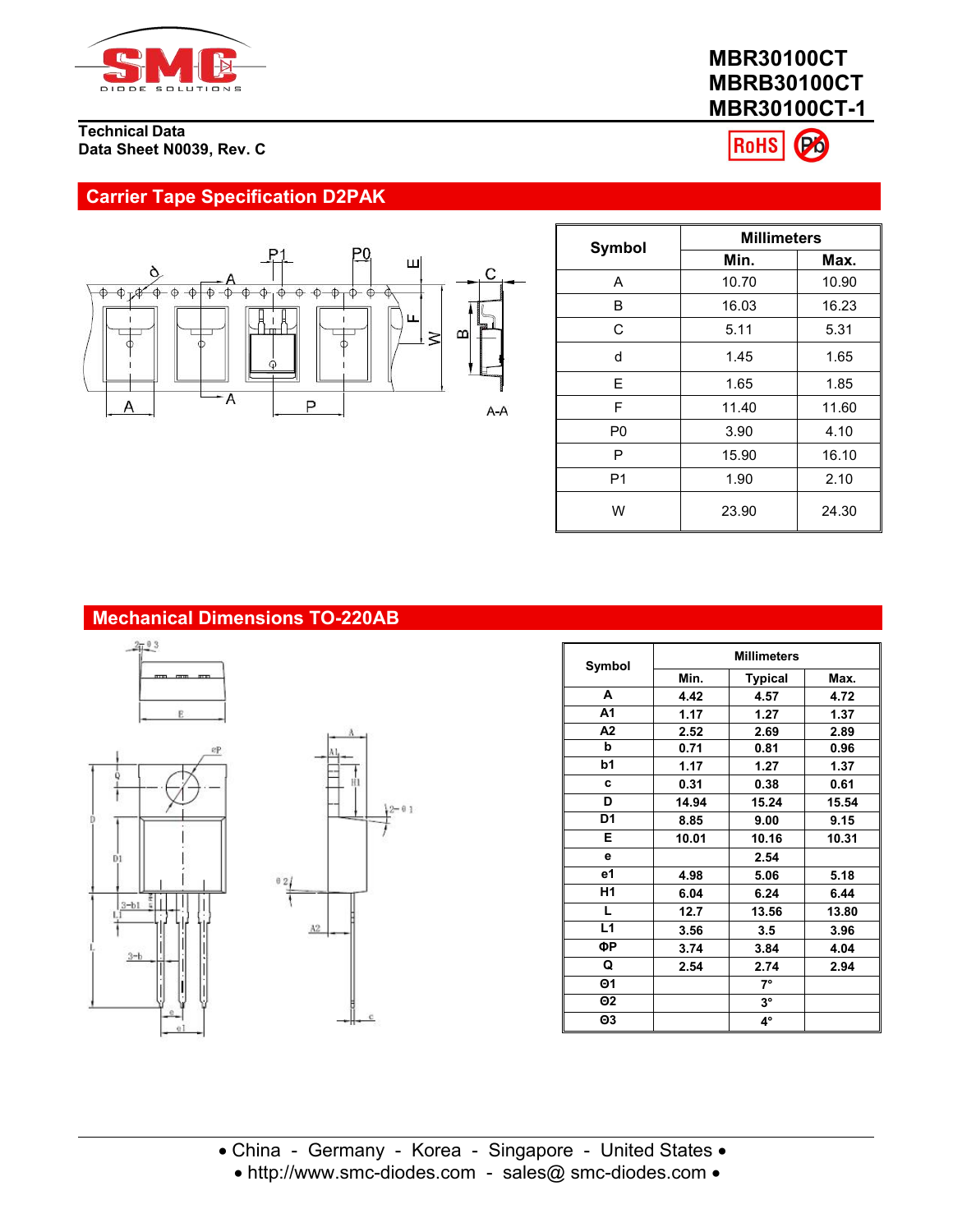

# **MBR30100CT MBRB30100CT MBR30100CT-1**

RoHS

Po

**Technical Data Data Sheet N0039, Rev. C**

# **Mechanical Dimensions D<sup>2</sup>PAK**





| <b>Symbol</b>  | <b>Millimeters</b> |                |           |  |
|----------------|--------------------|----------------|-----------|--|
|                | Min.               | <b>Typical</b> | Max.      |  |
| А              | 4.47               | 4.70           | 4.85      |  |
| A1             | 0                  | 0.10           | 0.25      |  |
| А2             | 2.59               | 2.69           | 2.89      |  |
| b              | 0.71               | 0.81           | 0.96      |  |
| b1             | 1.17               | 1.27           | 1.37      |  |
| C              | 0.31               | 0.38           | 0.61      |  |
| c1             | 1.17               | 1.27           | 1.37      |  |
| D              | 8.50               | 8.70           | 8.90      |  |
| D1             | 6.40               |                |           |  |
| E              | 10.01              | 10.16          | 10.31     |  |
| E1             | 7.6                |                |           |  |
| E <sub>2</sub> | 9.98               | 10.08          | 10.31     |  |
| е              |                    | 2.54           |           |  |
| Н              | 14.6               | 15.1           | 15.6      |  |
| L              | 2.00               | 2.30           | 2.74      |  |
| L1             | 1.12               | 1.27           | 1.42      |  |
| L <sub>2</sub> | 1.30               |                | 2.20      |  |
| L3             |                    | 0.25BSC        |           |  |
| e              | 0                  |                | $8^\circ$ |  |
| e1             |                    | $5^\circ$      |           |  |
| e2             |                    | $4^\circ$      |           |  |
| e3             |                    | $4^{\circ}$    |           |  |

# $-2 - \theta_3$

#### **Mechanical Dimensions TO-262**





|                | <b>Millimeters</b> |                |       |  |  |
|----------------|--------------------|----------------|-------|--|--|
| Symbol         | Min.               | <b>Typical</b> | Max.  |  |  |
| A              | 4.55               | 4.70           | 4.85  |  |  |
| A <sub>1</sub> | 0                  | 0.10           | 0.25  |  |  |
| A2             | 2.59               | 2.69           | 2.89  |  |  |
| b              | 0.71               | 0.81           | 0.96  |  |  |
| b1             |                    | 1.27           |       |  |  |
| C              | 0.36               | 0.38           | 0.61  |  |  |
| c1             | 1.17               | 1.27           | 1.37  |  |  |
| D              | 8.55               | 8.70           | 8.85  |  |  |
| D <sub>1</sub> | 6.40               |                |       |  |  |
| Е              | 10.01              | 10.16          | 10.31 |  |  |
| E1             | 7.6                |                |       |  |  |
| E2             | 9.98               | 10.08          | 10.18 |  |  |
| е              |                    | 2.54           |       |  |  |
| н              | 14.6               | 15.1           | 15.6  |  |  |
| L              | 2.00               | 2.30           | 2.70  |  |  |
| L1             | 1.17               | 1.27           | 1.40  |  |  |
| L <sub>2</sub> |                    |                | 2.20  |  |  |
| L <sub>3</sub> |                    | 0.25BSC        |       |  |  |
| e              | 0                  | ۰              | 8°    |  |  |
| e1             |                    | $5^\circ$      |       |  |  |
| e2             |                    | $4^{\circ}$    |       |  |  |
| e3             |                    | 4°             |       |  |  |

• China - Germany - Korea - Singapore - United States • • http://www.smc-diodes.com - sales@ smc-diodes.com •